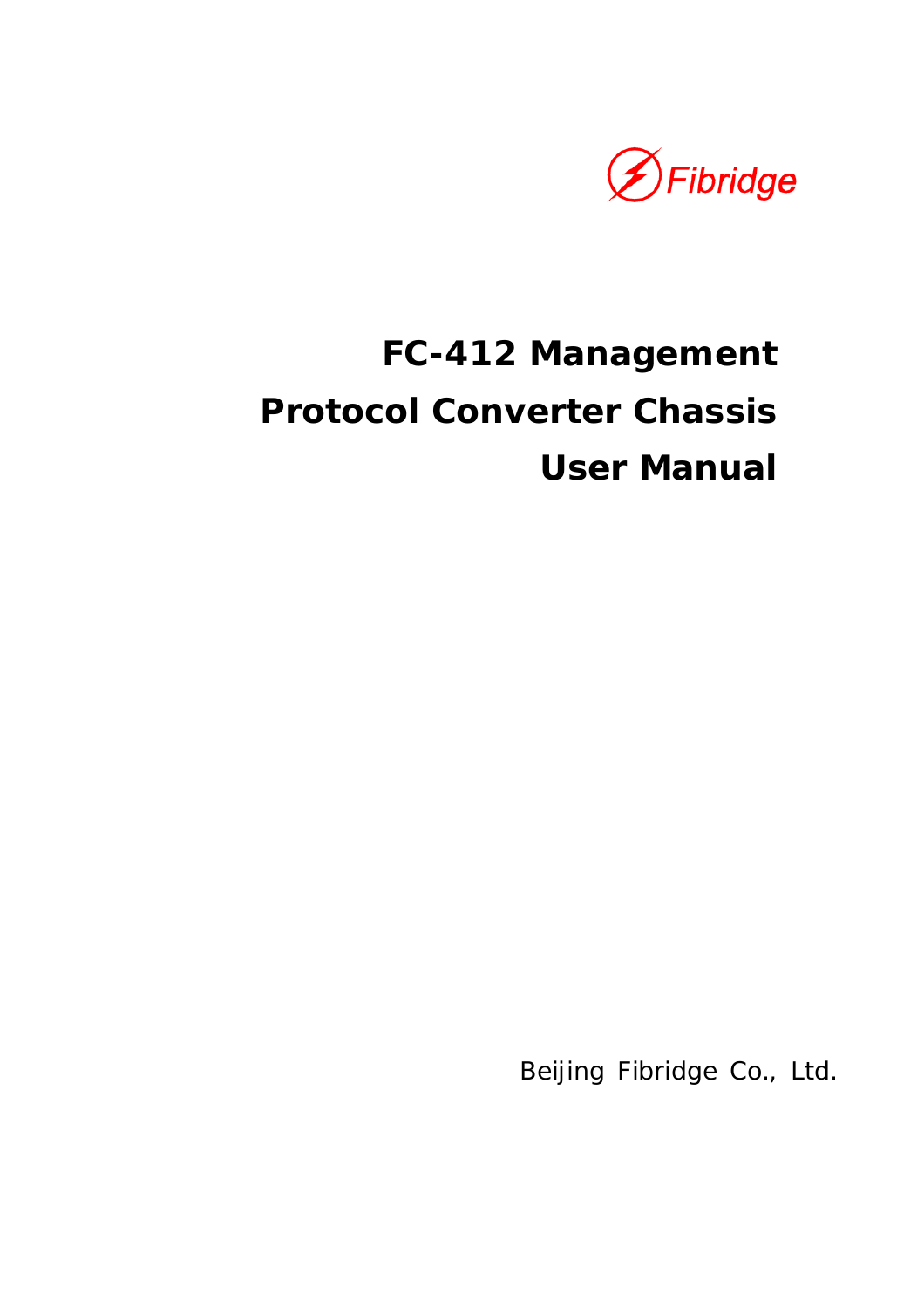# **CONTENT**

| $\mathbf{A}$ |  |
|--------------|--|
|              |  |
|              |  |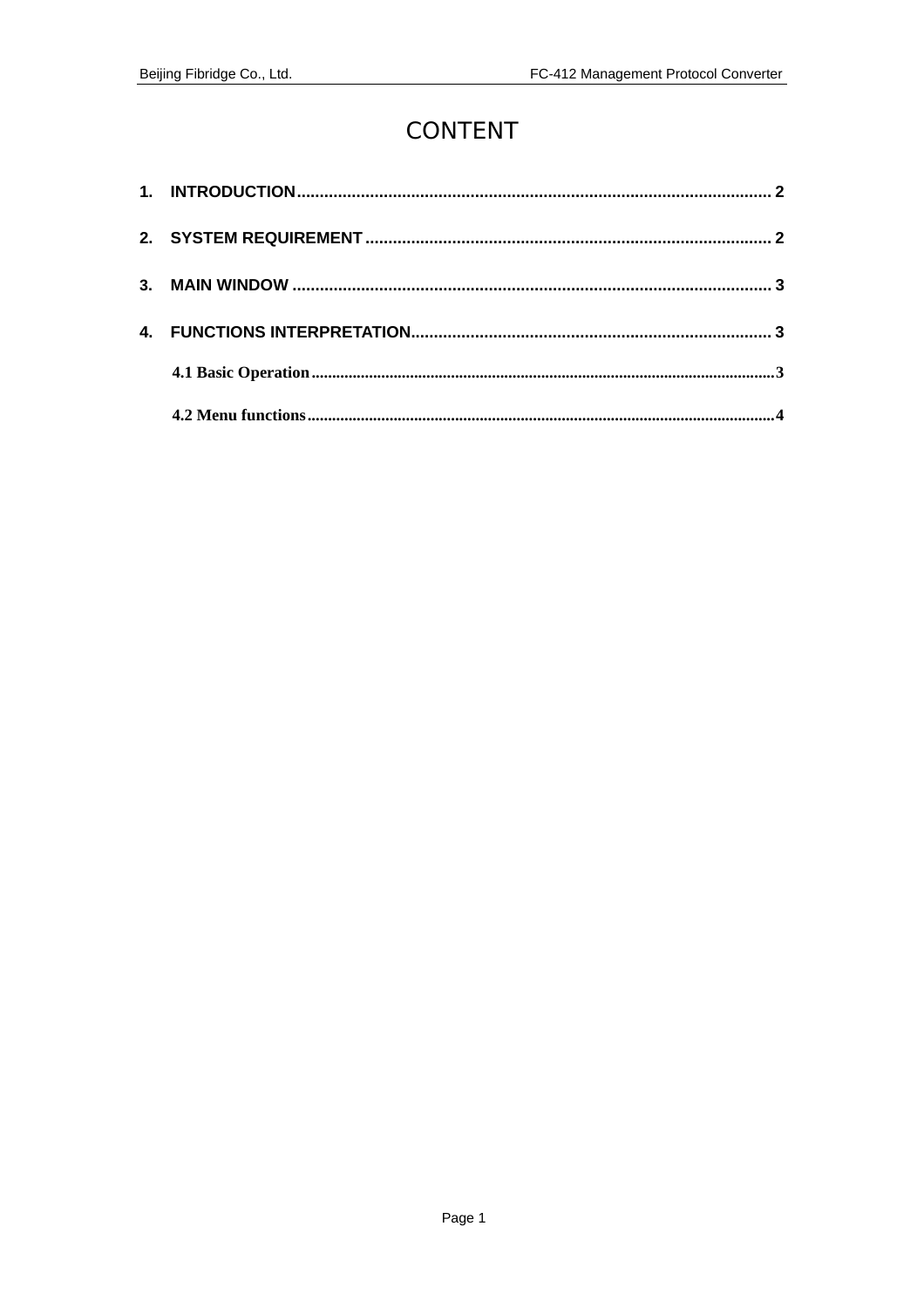## **1. Introduction**

The software is a set of special-purpose management software, which develops for FC-412 A/D, the chassis of protocol converter. As the traditional protocol converter has simple function and easy to use, most of them are lack of management function or only simple one. User can only view the ports status of protocol converters via the management software of some connected equipments, while can not overview the operation status of the whole converter. With the development of complex equipments integration, the traditional management style can not meet the demand of comprehensive and integrated management of the present equipments. In order to change such state and afford a convenient management way on converters, our company has worked out this management software system. Along with FC-412 A/D protocol converter chassis, User can view and configure the protocol converter cards, which install in the chassis. The system may configure each local card and the running state of the remote end equipment, which connects with local card with E1 channel. More convenient and free function compared with the traditional management style brings out higher efficiency. Furthermore, the system provides user management to assure the equipment running security.

## **2. System Requirement**

- INTEL Pentium III 500MHz or higher
- 64MB RAM and 30MB disk space
- Microsoft Windows 98/ME/NT/2000/XP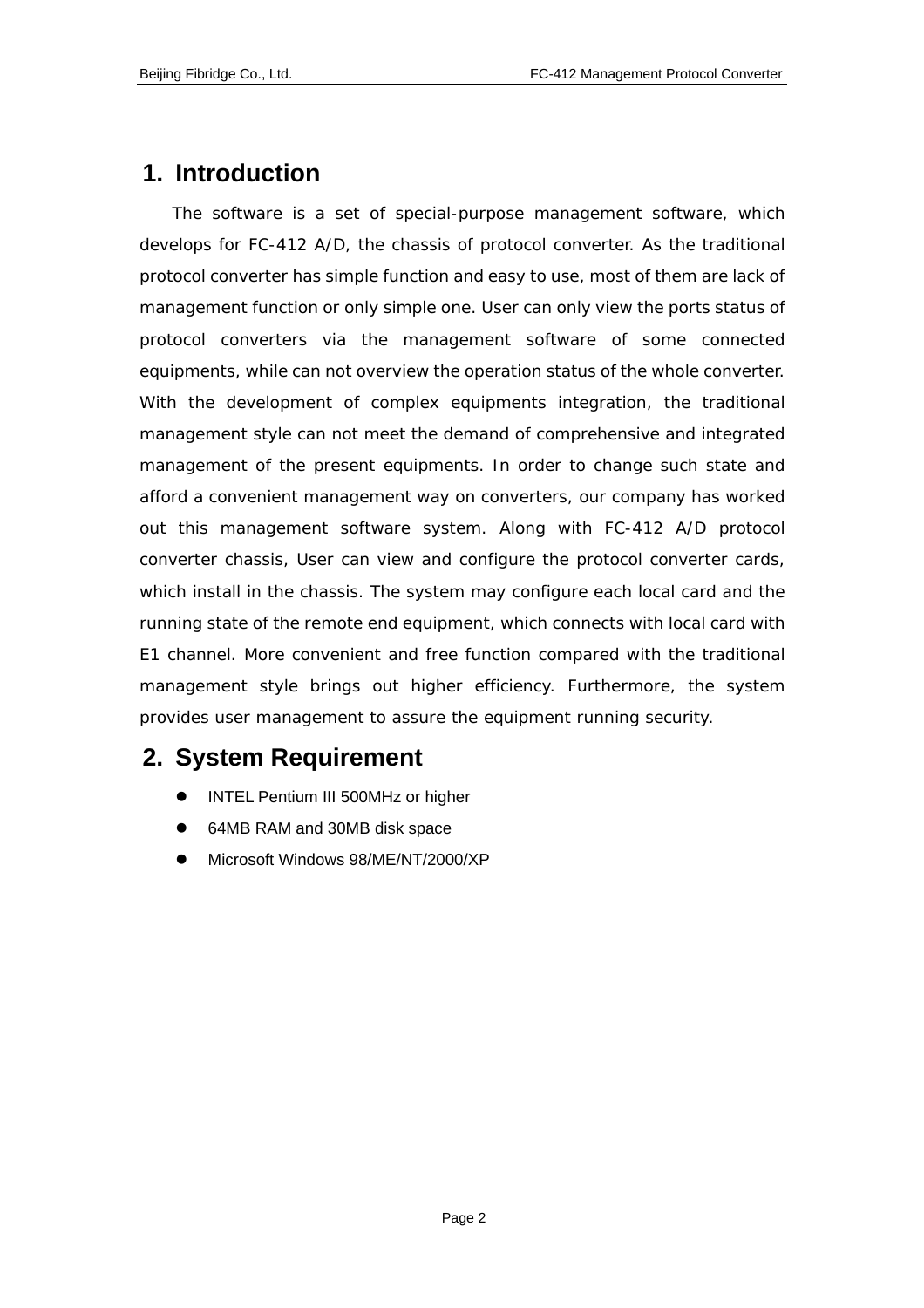# **3. Main Window**



## **4. Functions interpretation**

#### **4.1 Basic Operation**

4.1.1 Refresh the status of the whole chassis

As the picture showing above, clicking chassis refresh button can achieve to refresh the status of the whole chassis. During this process, the status of each module shows in the picture of chassis front panel and tree-view catalogue at left in the window. If any slot is empty, the corresponding position in picture shows blank and is not available in the tree-view catalogue. If a module installed, the picture of the front panel shows the model of this module. If warning messages appear in the refreshment process, the messages will list in the window for view or search. With the power supply module installed, the detailed information shows in the power state area in the window.

4.1.2 Refresh the state of the single module

Click the sketch map of the slot with module on duty, or corresponding node in the tree-view catalogue, detailed information will list in the module state area with graphs and words, which includes the status of Ethernet port and E1 port,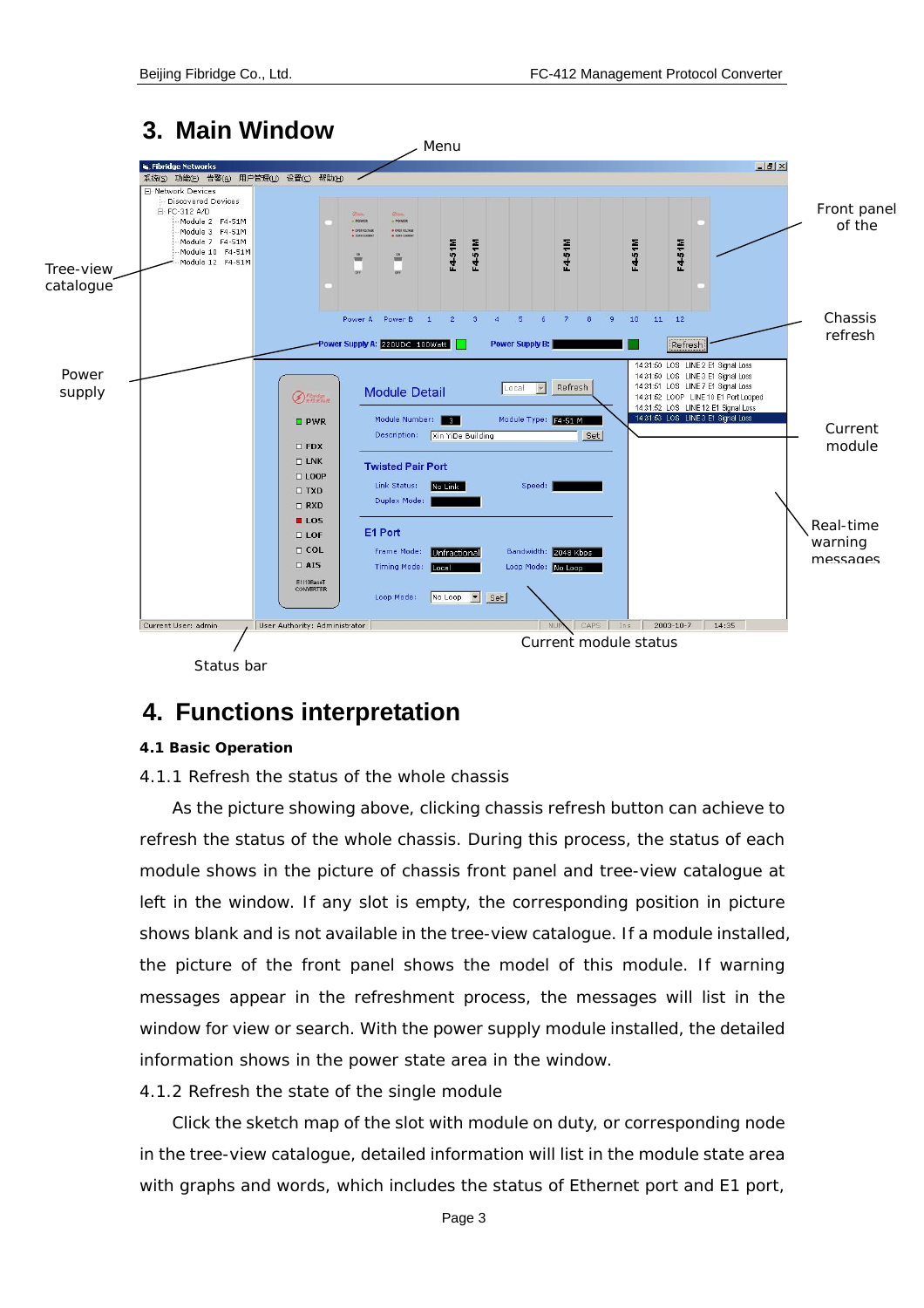loop back status of E1 port. Click current module refresh button to refresh the current protocol converter card status.

#### **4.2 Menu functions**

- 4.2.1 Log-on and log-out
	- a) log-on

For the insurance of the equipment running, this software adopts different level strategy on user management. All users are divided into three levels, Guest, Power User and Administrator. Various authorities are assigned to the three level users, based on the operation on equipment. Users want to use the system to manage equipment, should carry on log-on first.

| <b>G. Fibridge Networks</b> |            |       |
|-----------------------------|------------|-------|
| 系统(5) 功能(E) 告警(A) 用户管理(U)   |            | 设置(⊆) |
| 用户登陆(1)                     | Ctrl+I     |       |
| 用户退出(Q)                     | $Ctrl + O$ |       |
| 以其他身份登录(L) Ctrl+L           |            |       |
| 退出(3)                       | Ctrl+X     |       |
|                             |            |       |
|                             |            |       |
|                             |            |       |
|                             |            |       |

Click "System" menu and select the first option "User log-on", the dialogue window pops up.

| is, Login            |        |
|----------------------|--------|
| User Name(U): admin  |        |
| Password(P):<br>**** |        |
|                      | Cancel |

Input user name and password, then click "OK" button . If corrected, user can be admitted by the system. According to the various authorities of the users, the menu options maybe different.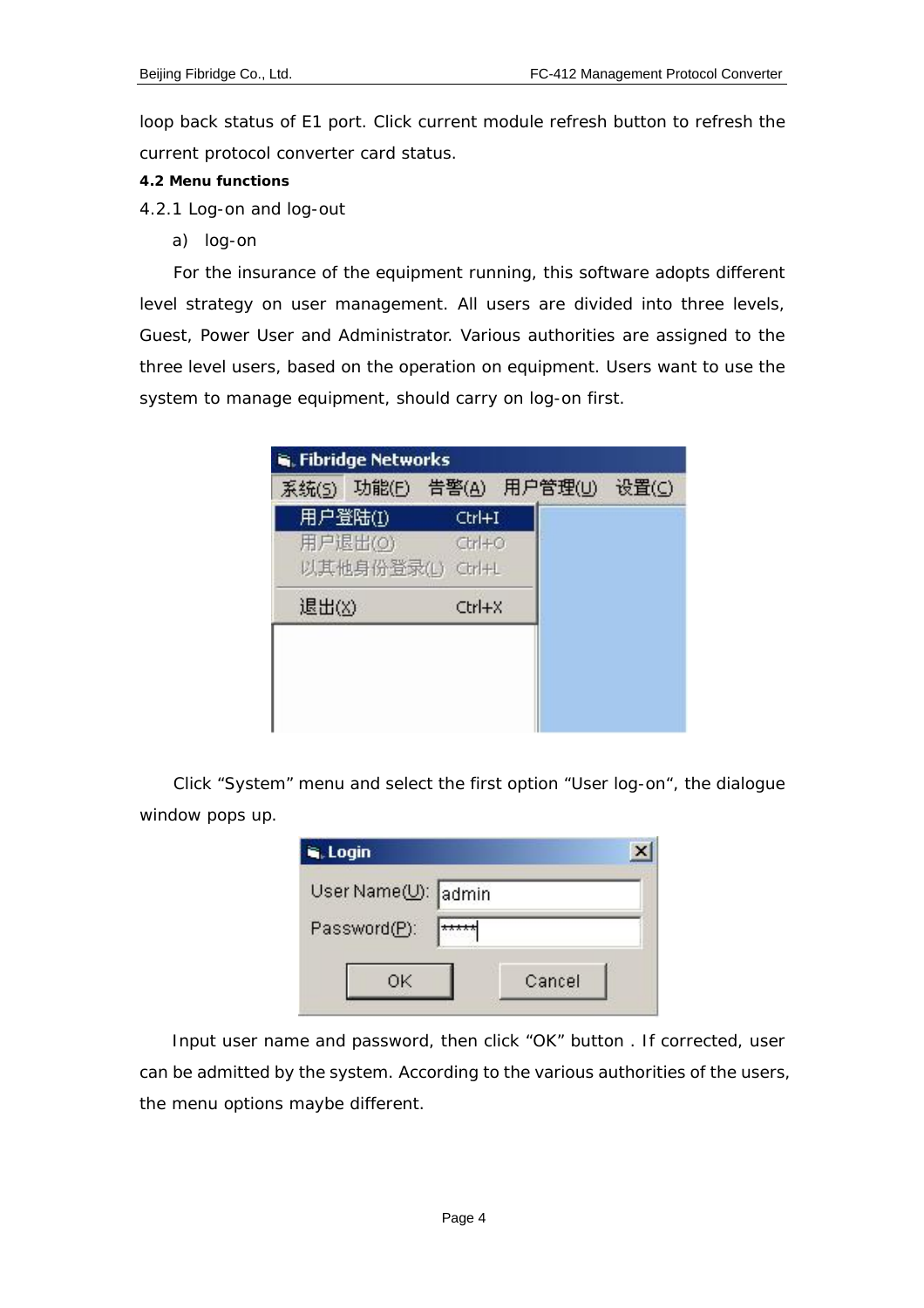

In status bar, the name and authority of current user is shown, just as the picture above.

b) Log-out

After log-on, click "User log-out" from "System" menu to log-out of system. After log-out, user can not do any operation with this system until log-on again.

| 用户登陆(I)<br>用户退出(0)<br>退出(X) | <b>E. Fibridge Networks</b> | $CtrI+I$<br>Ctrl+O<br>以其他身份登录(L) Ctrl+L<br>Ctrl+X | 系统(S) 功能(E) 告警(A) 用户管理(U) 设置(C) |
|-----------------------------|-----------------------------|---------------------------------------------------|---------------------------------|

c) Log-on as…

User may log out current name and log on with others. Click "System" menu and select "Log-on as…". System shuts down current user and pops out log-on window for using.

4.2.2 Manual refreshment and auto refreshment;

a) Auto refreshment:

Auto refreshment is to renew the equipments all the time. By it, the status information of each module and currently controlled module display in real time.

Click "Function" menu and select " Auto refresh" to activate the function. In auto refresh process, Chassis and module refresh buttons are all out of function and fail to configure the status of currently controlled module.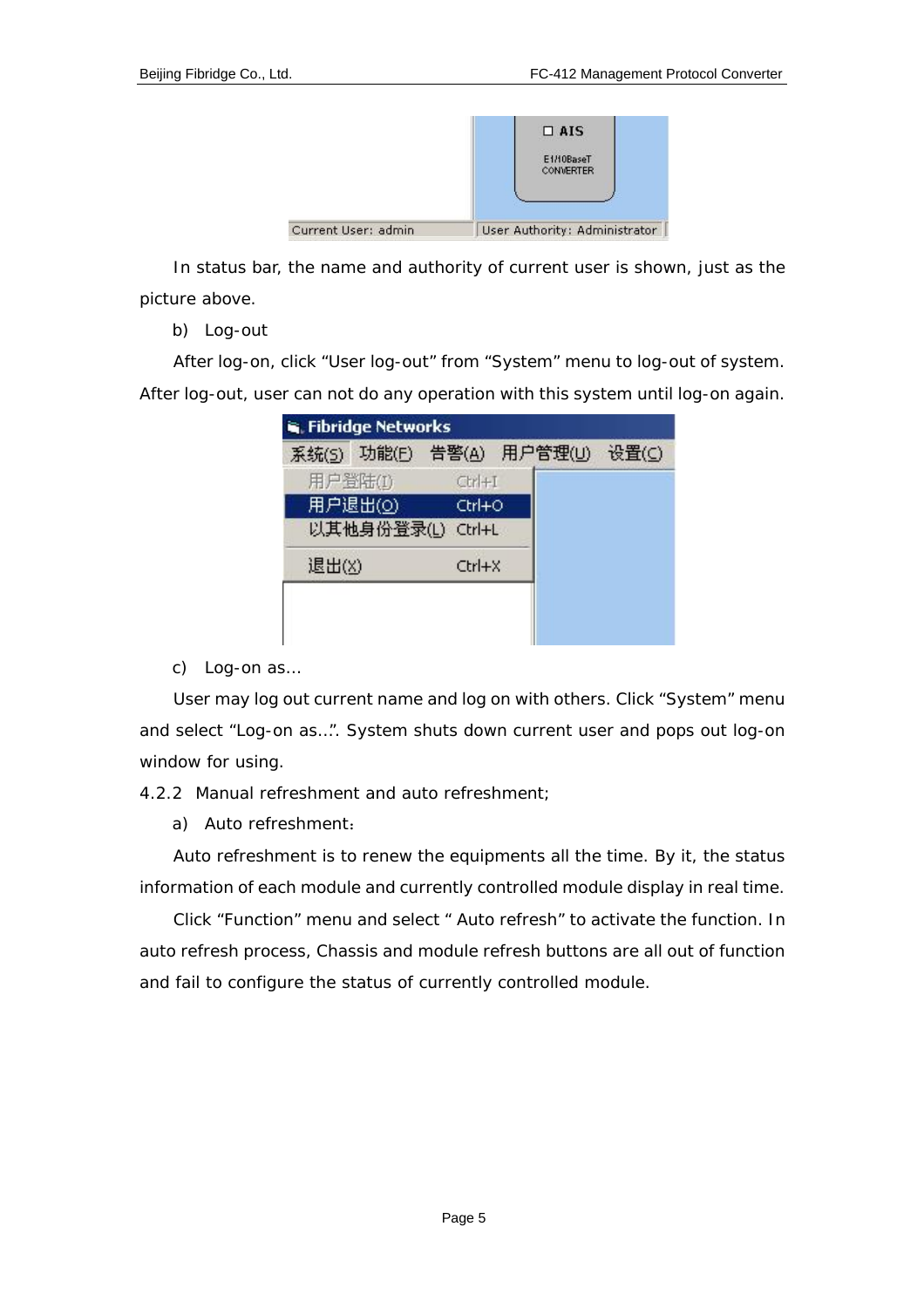

Refresh process displays the status information of each module and currently controlled module in real time. Each slot with module or not, the type number of each module and chassis display in the tree-like catalogue left of the windows. The status of the power supply displays below the display of the chassis.



| <b>E</b> Fibridge Networks |                  |                                 |  |
|----------------------------|------------------|---------------------------------|--|
|                            |                  | 系统(5) 功能(E) 告警(A) 用户管理(U) 设置(C) |  |
| 日 Network Devices          |                  |                                 |  |
| Discovered Devices         |                  |                                 |  |
| 白·FC-312 A/D               |                  |                                 |  |
|                            | Module 2 F4-51M  |                                 |  |
|                            | Module 3 F4-51M  |                                 |  |
|                            | Module 7 F4-51M  |                                 |  |
|                            | Module 10 F4-51M |                                 |  |
| - Module 12 F4-51M         |                  |                                 |  |
|                            |                  |                                 |  |
|                            |                  |                                 |  |
|                            |                  |                                 |  |
|                            |                  |                                 |  |
|                            |                  |                                 |  |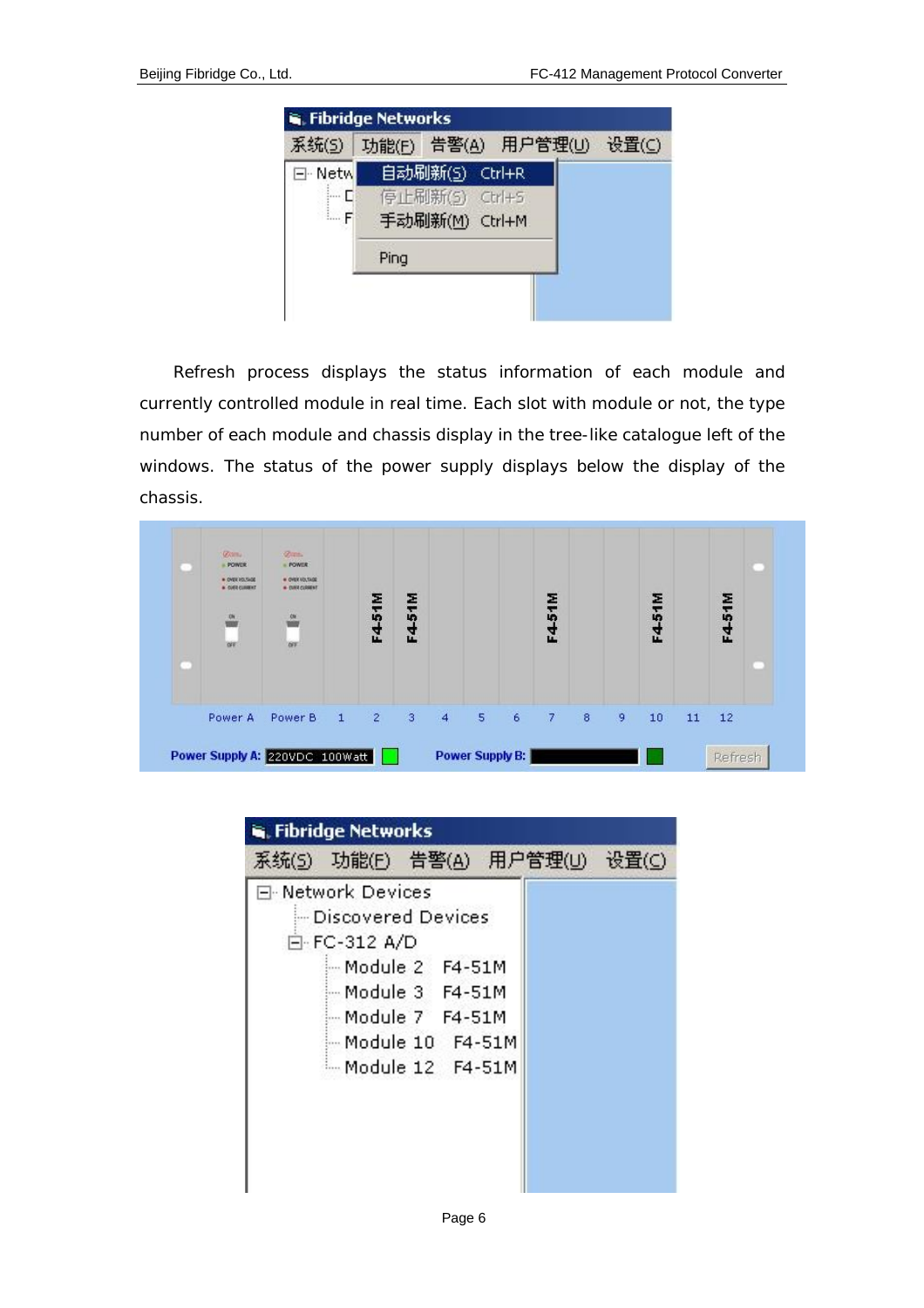If the warning alarm gives, the information displays in the warning alarm information column and notes in the data-base for searching.

|                           | Refresh                                                                                                                                                |
|---------------------------|--------------------------------------------------------------------------------------------------------------------------------------------------------|
| Refresh                   | 12:48:10 LOS LINE 2 E1 Signal Loss<br>12:48:10 LOS LINE 3 E1 Signal Loss<br>12:48:11 LOS LINE 7 E1 Signal Loss<br>12:48:12 LOOP LINE 10 E1 Port Looped |
| Set                       | 12:48:12 LOS LINE 12 E1 Signal Loss                                                                                                                    |
|                           |                                                                                                                                                        |
|                           |                                                                                                                                                        |
|                           |                                                                                                                                                        |
| <b>NUM</b><br>CAPS<br>Ins | 2003-10-7<br>12:48                                                                                                                                     |

To stop auto refresh, click "Function" menu "Stop Refresh" option. After that, the handful refreshed button resumes to the original useful status.

b) Handful refreshment:

Click "Function" menu "handful refreshment" button to achieve that. Same function with click chassis refresh button, handful refreshment only functions to the chassis but managed module.

4.2.3 PING Function

For user's convenience to test the Ethernet connection, the software sets Ping function inside. Similar with PING function of WINDOWS. Set the needed PING address to return to the Ethernet connection status.

PING window pops out after clicking "Function" menu "PING" option .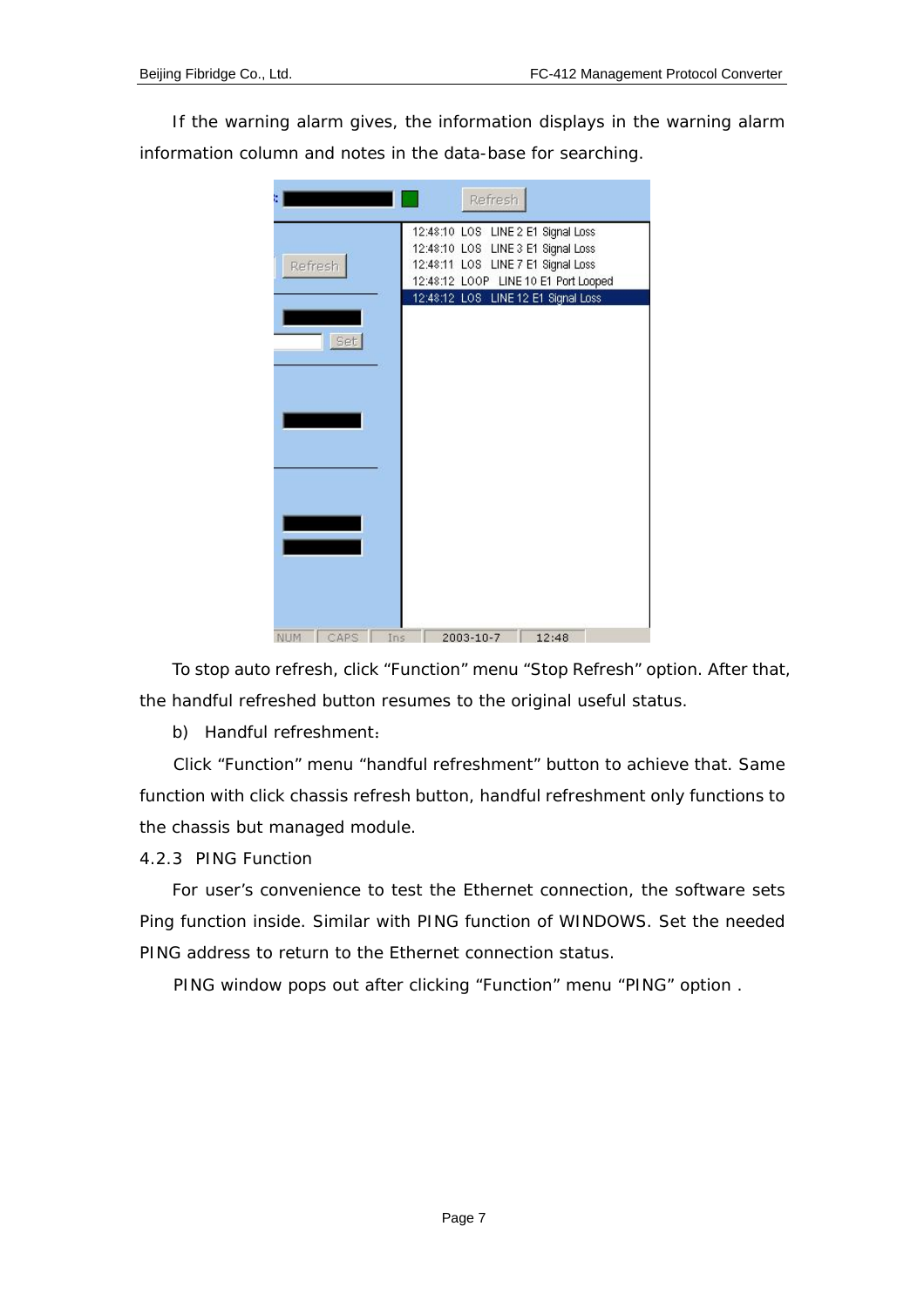Input PING destination IP address or the name of the equipment and click "Start" button to start PING destination address.。

| Destination IP address or host name                                                                                                                                                                                                                                                                                                                          |       |
|--------------------------------------------------------------------------------------------------------------------------------------------------------------------------------------------------------------------------------------------------------------------------------------------------------------------------------------------------------------|-------|
| 127.0.0.1                                                                                                                                                                                                                                                                                                                                                    |       |
| <b>Return Result:</b>                                                                                                                                                                                                                                                                                                                                        |       |
| Pinging 127.0.0.1 with 32 bytes of data:                                                                                                                                                                                                                                                                                                                     |       |
| Reply from 127.0.0.1: bytes=32 time<10ms<br>Reply from 127.0.0.1: bytes=32 time<10ms<br>Reply from 127.0.0.1: bytes=32 time<10ms<br>Reply from 127.0.0.1: bytes=32 time<10ms<br>Reply from 127.0.0.1: bytes=32 time<10ms<br>Reply from 127.0.0.1: bytes=32 time<10ms<br>Reply from 127.0.0.1: bytes=32 time<10ms<br>Reply from 127.0.0.1: bytes=32 time<10ms |       |
|                                                                                                                                                                                                                                                                                                                                                              |       |
| Start<br>Stop                                                                                                                                                                                                                                                                                                                                                | Close |

4.2.4 Check the warning alarm information

Click "check warning alarm " option of " warning alarm" menu ,Then the warning alarm window pops out.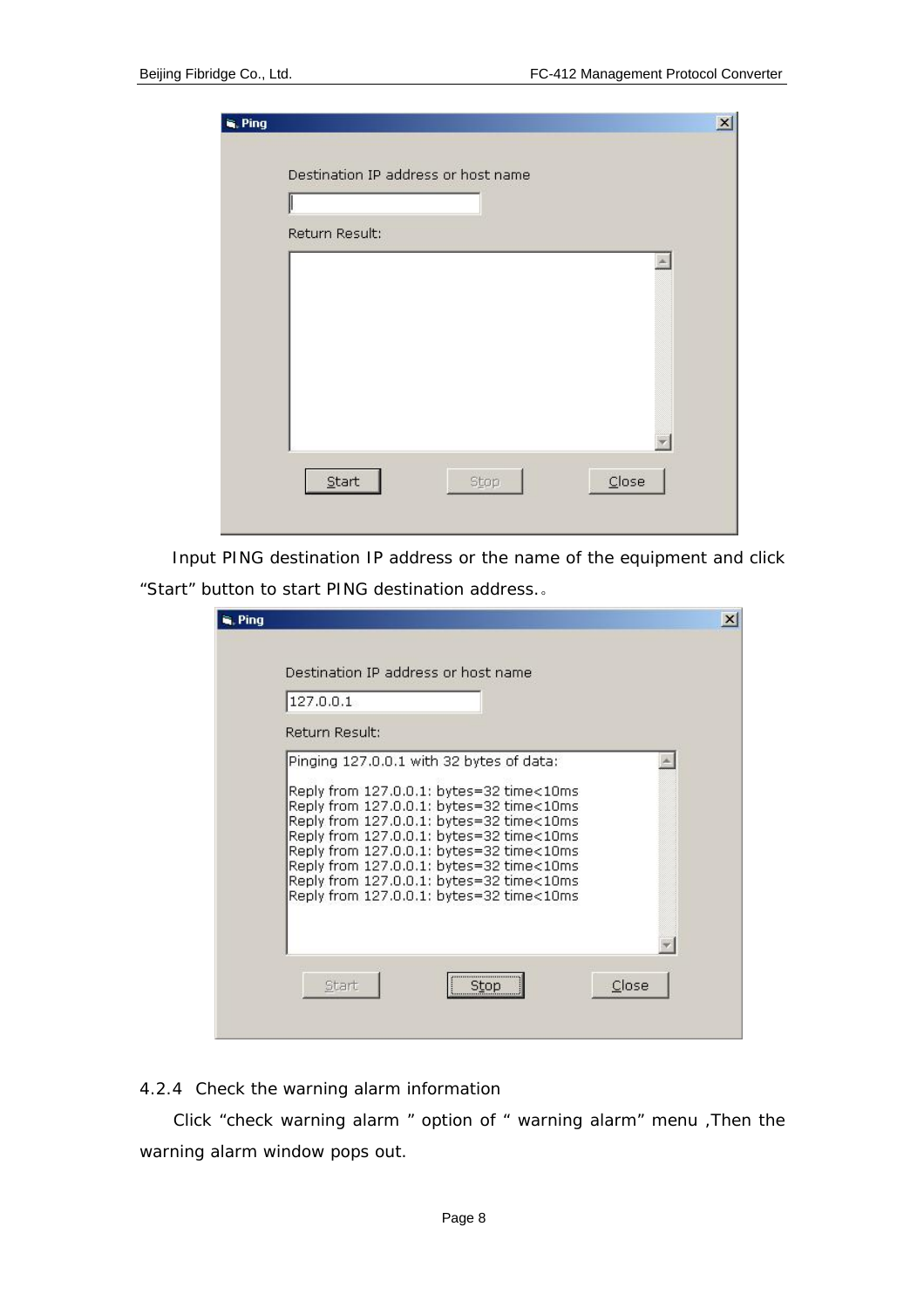| <b>Warning Message View</b>                                                                                                                                                                                                                                                     |        |      |                        | $\vert x \vert$ |
|---------------------------------------------------------------------------------------------------------------------------------------------------------------------------------------------------------------------------------------------------------------------------------|--------|------|------------------------|-----------------|
| Query Selection:                                                                                                                                                                                                                                                                | Date   | Time | Line   Warning Message |                 |
| Query Object<br>C Select Module<br>C All Modules                                                                                                                                                                                                                                |        |      |                        |                 |
| Query Time<br>C Recent 15 Minutes<br>C Recent 1 Hour<br>C Recent 1 Day<br>C Recent 1 Week<br>C Recent 1 Month<br>C Select time<br>Start Time:<br>$2003 - 10 - 7$ $\rightarrow$ 0:00:00<br>$\div$<br>End Time:<br>$2003 - 10 - 7$ $\rightarrow$ 13:22:12<br>$\frac{1}{\sqrt{2}}$ |        |      |                        |                 |
| Apply<br>Show All                                                                                                                                                                                                                                                               | Delete |      | Close                  |                 |

The left of the window is the part to set the alarm information searching. The objective and alarming time may be selectable. Click "apply" button, the left of the window appears the corresponding alarming information.. Click "Show All" button to list all the warning alarm information. Click " Delete" button to delete selected warming alarm information.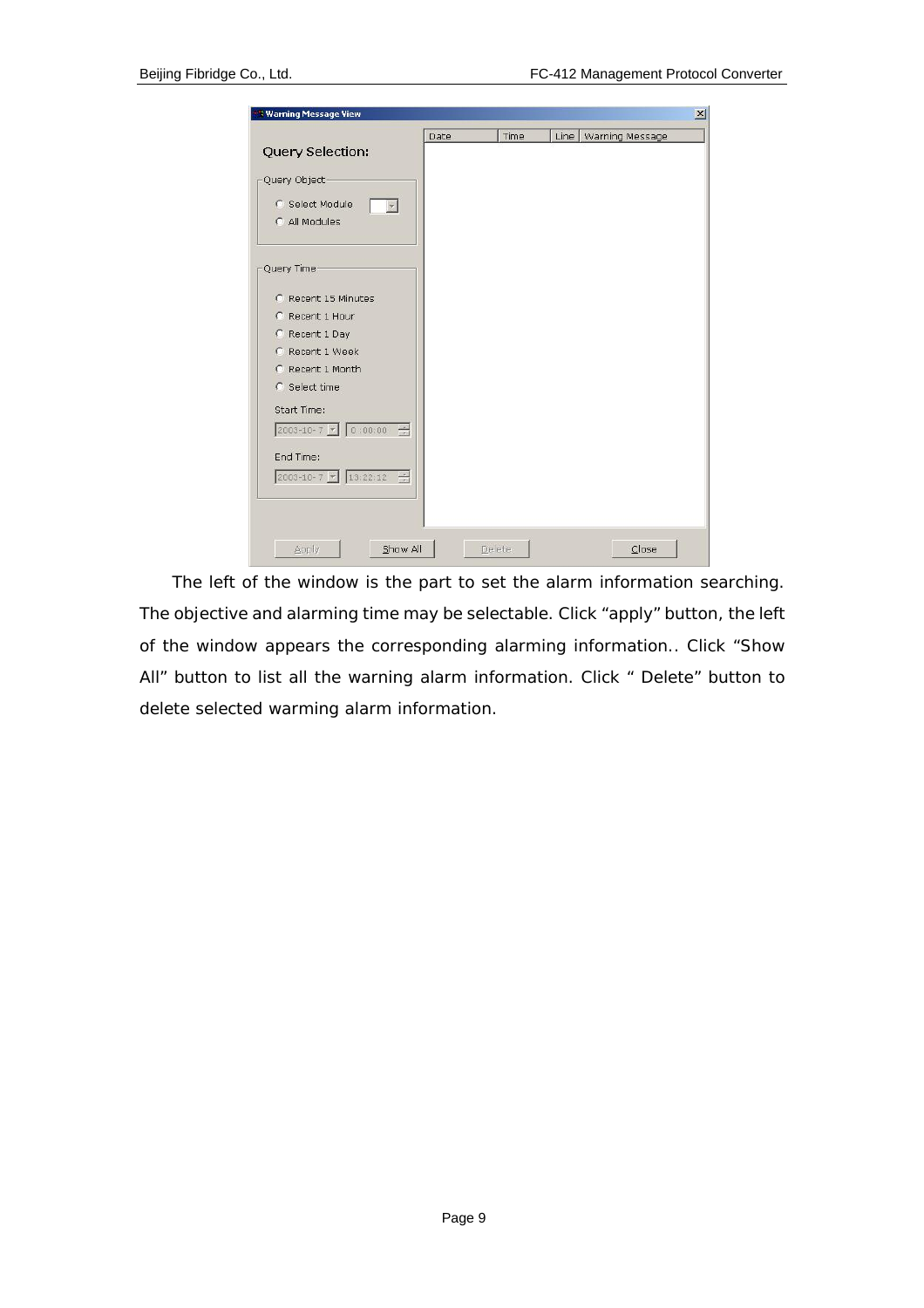|                                                            | Date                  | Time     | Line | <b>Warning Message</b> |
|------------------------------------------------------------|-----------------------|----------|------|------------------------|
| <b>Query Selection:</b>                                    | $\Lambda$ 2003-09-30  | 11:13:45 | 02   | E1 Signal Loss         |
|                                                            | 2003-09-30            | 11:13:45 | 03   | E1 Signal Loss         |
| Query Object                                               | 2003-09-30            | 11:13:46 | 04   | E1 Signal Loss         |
|                                                            | 2003-09-30            | 11:13:46 | 07   | E1 Signal Loss         |
| C Select Module                                            | 2003-09-30            | 11:13:47 | 10   | E1 Signal Loss         |
|                                                            | 2003-09-30            | 11:13:47 | 12   | E1 Signal Loss         |
| G All Modules                                              | $\ddot{ }$ 2003-09-30 | 11:14:45 | 03   | E1 Signal Loss Gone    |
|                                                            | 2003-09-30            | 11:15:05 | 03   | E1 Signal Loss         |
|                                                            | $\ddot{ }$ 2003-09-30 | 11:24:07 | 03   | E1 Signal Loss Gone    |
| Query Time                                                 | 2003-09-30            | 11:24:14 | 03   | E1 Signal Loss         |
|                                                            | $\bullet$ 2003-09-30  | 11:27:44 | 10   | E1 Signal Loss Gone    |
|                                                            | 2003-09-30            | 11:27:44 | 10   | E1 Frame Loss          |
| C. Recent 15 Minutes                                       | $\ddot{ }$ 2003-09-30 | 11:30:24 | 04   | E1 Signal Loss Gone    |
| C Recent 1 Hour                                            | $\ddot{ }$ 2003-09-30 | 11:31:08 | 10   | E1 Frame Loss Gone     |
| C Recent 1 Day                                             | 2003-09-30            | 09:19:38 | 02   | E1 Signal Loss         |
|                                                            | 2003-09-30            | 09:19:38 | 03   | E1 Signal Loss         |
| Recent 1 Week<br>C.                                        | 2003-09-30            | 09:19:39 | 07   | E1 Signal Loss         |
| Recent 1 Month                                             | 2003-09-30            | 09:19:40 | 12   | E1 Signal Loss         |
|                                                            | 2003-10-02            | 11:30:33 | 02   | E1 Signal Loss         |
| Select time<br>C.                                          | 2003-10-02            | 11:30:33 | 03   | E1 Signal Loss         |
| Start Time:                                                | 2003-10-02            | 11:30:34 | 07   | E1 Signal Loss         |
|                                                            | 2003-10-02            | 11:30:35 | 12   | E1 Signal Loss         |
| $2003 - 10 - 7$ $\blacktriangledown$<br>0:00:00            | 2003-10-02            | 11:38:39 | 02   | E1 Signal Loss         |
|                                                            | 2003-10-02            | 11:38:39 | 03   | E1 Signal Loss         |
| End Time:                                                  | 2003-10-02            | 11:38:40 | 07   | E1 Signal Loss         |
|                                                            | 2003-10-02            | 11:38:41 | 12   | E1 Signal Loss         |
| 13:22:12<br>$2003 - 10 - 7$ $\blacktriangledown$<br>$\div$ | 2003-10-02            | 12:48:09 | 02   | E1 Signal Loss         |
|                                                            | 2003-10-02            | 12:48:10 | 03   | E1 Signal Loss         |
|                                                            | 2003-10-02            | 12:48:11 | 07   | E1 Signal Loss         |
|                                                            | 2003-10-02            | 12.48.12 | 12   | E1 Sinnal Loss         |

- 4.2.5 User information management
	- a) Add User

Click "Add User" option of the "User management" menu and the window for adding new user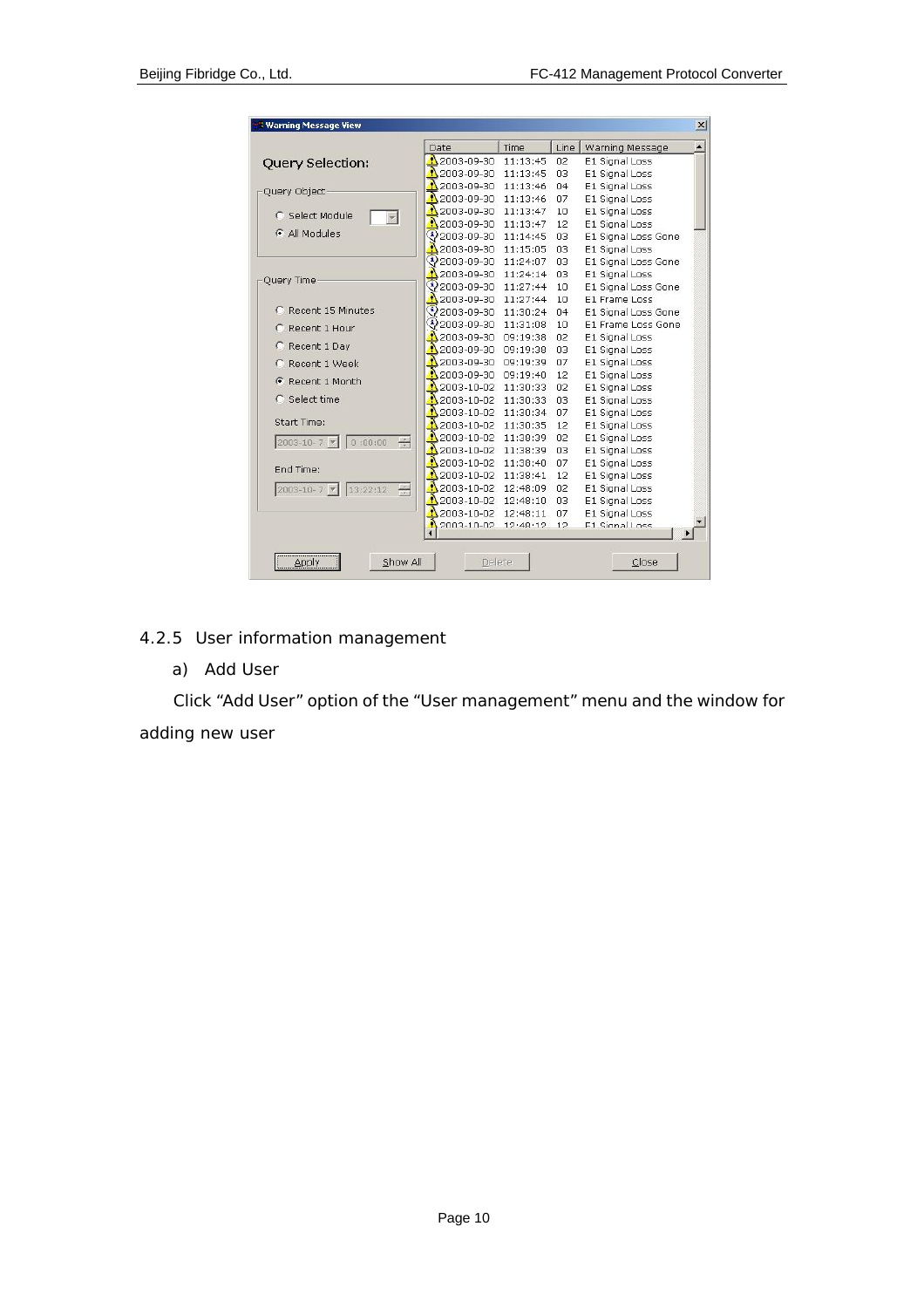| User Name: Fibridge             |                                        |
|---------------------------------|----------------------------------------|
|                                 |                                        |
|                                 | Full Name: Fibridge Co., Ltd.          |
| Description: User               |                                        |
|                                 | Password: *************                |
| Confirm Password: ************* |                                        |
|                                 | User Authority: <b>Administrator</b> - |
| Create                          | Close                                  |

Input user's corresponding information and click "Create" button to add a new user. User Name and User Authority must not be empty.

b) Delete User;

Click "Delete User" option of " User management" menu and the corresponding window pops out.

| <b>G</b> Delete User               |       |
|------------------------------------|-------|
| Delete User-                       |       |
| Input the User Name to be deleted: |       |
| Fibridge                           |       |
|                                    |       |
| Delete                             | Close |
|                                    |       |

Input User's name and click "Delete" button. If input correctly, dialogue panel pops out .Then click "Affirmation" button to make sure. If input wrong, the system gives corresponding clue. The deleted user name can not be resumed again. The names of Admin and Guest are set by system and must not be deleted.

c) Browse User Information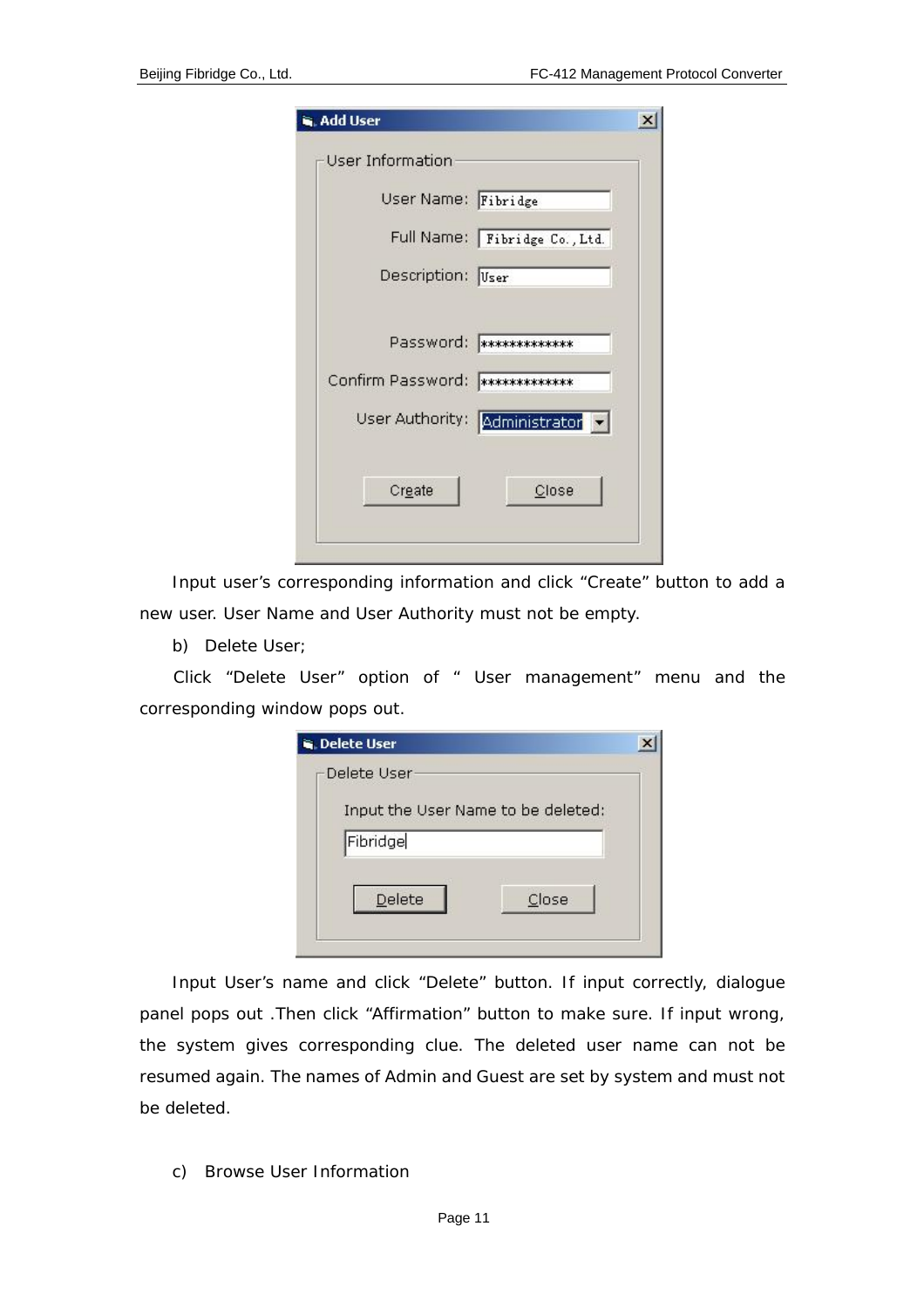Click "User information" under " User management" menu and corresponding information pops out.

| User Name                                                    | Full Name                                     | Description                         | Authority                                                             |
|--------------------------------------------------------------|-----------------------------------------------|-------------------------------------|-----------------------------------------------------------------------|
| 0                                                            | <b>User</b>                                   | User                                | User                                                                  |
| $\mathbf{1}$<br>$\overline{c}$<br>admin<br>Fibridge<br>guest | Power User<br>administrator<br>Beijing Fibrid | Poser User<br>administrator<br>User | Power User<br>Administrator<br>Administrator<br>Administrator<br>User |
|                                                              |                                               |                                     |                                                                       |

Click "Refresh" button to refresh all the information of current users. Click any user, Modify and Delete button may change to be useful according to user's right and limitation. Click Modify button and the corresponding window pops out. Selected information can be changed in the panel .

| User Name: Fibridge               |                                 |
|-----------------------------------|---------------------------------|
|                                   | Full Name: Beijing Fibridge C   |
| Description: User                 |                                 |
|                                   | Password: ***************       |
| Confirm Password: *************** |                                 |
|                                   | User Authority: Administrator v |
| Modify                            | Close                           |

Click Modify button after amending. If correct, system will receive new information. Admin and Guest set inside by system and "User Authority" option must not be amended.

Select one user in the user list, then click "Delete", system will pop up a deletion confirmation dialogue. Choose "Yes" to delete the selected user.

Notice: All information about user deleted can not be recovered. The